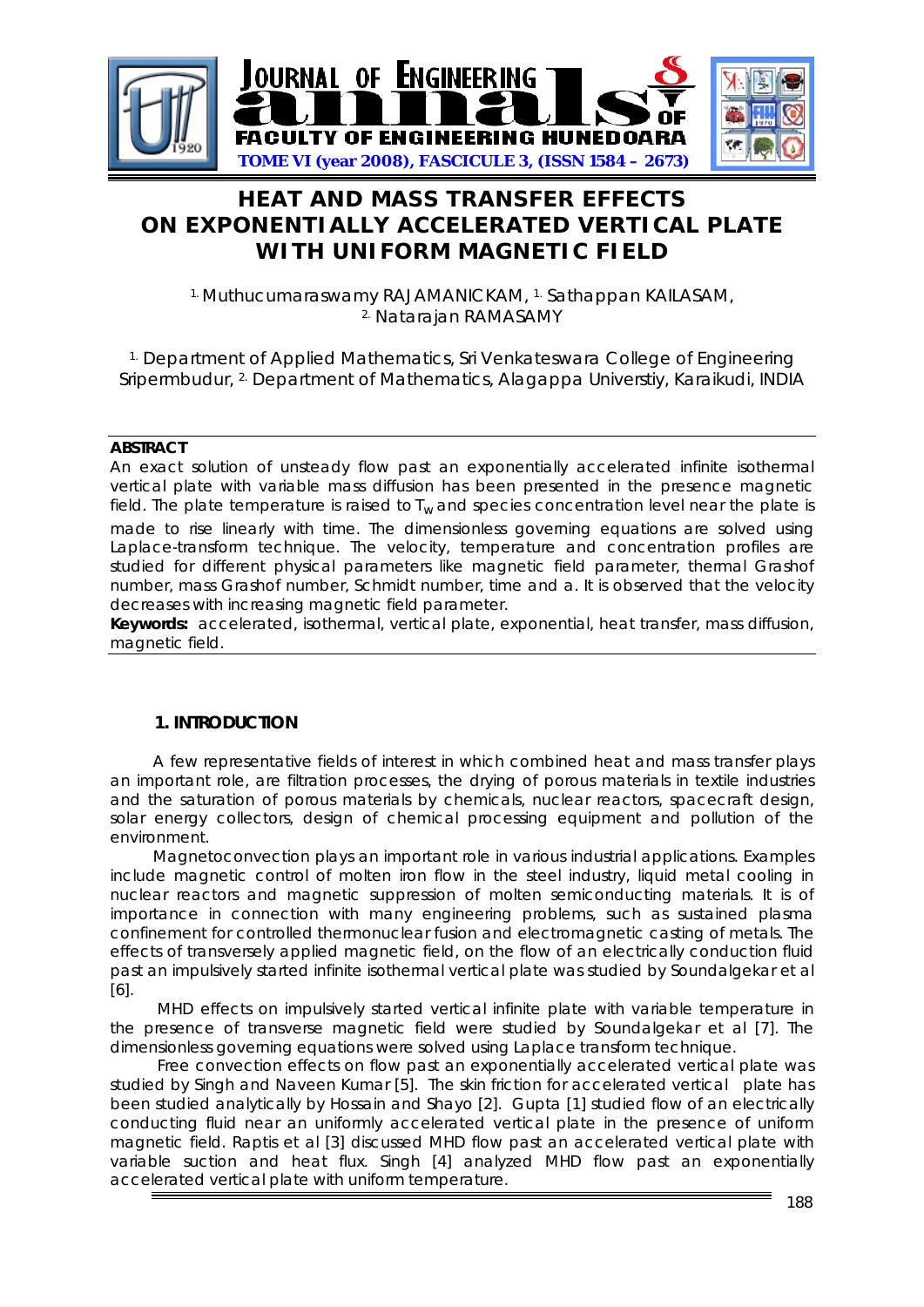



 It is proposed to study the effects of on unsteady MHD flow past an exponentially accelerated infinite isothermal vertical plate in the presence of variable mass diffusion. The dimensionless governing equations are solved using the Laplace-transform technique. The solutions are in terms of exponential and complementary error function.

## **2. MATHEMATICAL FORMULATION**

 Here the flow of a viscous incompressible fluid past an infinite isothermal vertical plate with variable mass diffusion in the presence of magnetic field has been considered. The *x*′ axis is taken along the plate in the vertically upward direction and the *y*′ -axis taken normal to the plate. A transverse magnetic field of uniform strength  $B_0$  is assumed to be applied normal to the plate. The induced magnetic field and viscous dissipation is assumed to be negligible. At time  $t' \leq 0$  the plate and fluid are at the same temperature  $T_{\infty}$ . At time  $t'$  $> 0$ , the plate is exponentially accelerated with a velocity  $u = u_0 \exp(a' t')$  in its own plane and the temperature from the plate is raised to  $T_w$  and the mass is diffused from the plate to the fluid is raised linearly with time. Then under usual Boussinesq's approximation the unsteady flow is governed by the following equations:

$$
\frac{\partial u}{\partial t'} = g\beta (T - T_{\infty}) + g\beta^* (C' - C'_{\infty}) + v \frac{\partial^2 u}{\partial y^2} - \frac{\sigma B_0^2}{\rho} u \tag{1}
$$

$$
\rho C_P \frac{\partial T}{\partial t'} = k \frac{\partial^2 T}{\partial y^2}
$$
 (2)

$$
\frac{\partial C'}{\partial t'} = D \frac{\partial^2 C'}{\partial y^2}
$$
 (3)

with the following initial and boundary conditions:

$$
u = 0, T = T_{\infty}, C' = C'_{\infty} \text{ for all } y, t' \le 0 \quad u = u_0 \exp(a't'), T = T_{w} , C' = C'_{\infty} + (C'_{w} - C'_{\infty})At'
$$
  
at  $y = 0 \quad u \to 0 \quad T \to T_{\infty}, C' \to C'_{\infty} \text{ as } y \to \infty$  (4)

where  $A=\frac{v}{v}$  $A = \frac{u^2{}_{0}}{u}$  . On introducing the following non-dimensional quantities:

$$
U = \frac{u}{u_0}, \quad t = \frac{t'u^2_0}{v}, \quad Y = \frac{yu_0}{v}, \quad \theta = \frac{T - T_{\infty}}{T_w - T_{\infty}},
$$

$$
Gr = \frac{g\beta v(T_w - T_{\infty})}{u_0^3}, \quad C = \frac{C' - C'_{\infty}}{C'_w - C'_{\infty}}, \quad Gc = \frac{vg\beta^*(C'_w - C'_{\infty})}{u^3_0}, \tag{5}
$$

$$
\Pr = \frac{\mu C_p}{k}, \quad a = \frac{a'v}{u_0^2}, \quad Sc = \frac{v}{D}, \quad M = \frac{\sigma B_0^2 v}{\rho u_0^2}
$$

in equations (1) to (4), leads to 
$$
\frac{\partial U}{\partial t} = Gr\theta + GcC + \frac{\partial^2 U}{\partial Y^2} - MU
$$
 (6)

$$
\frac{\partial \theta}{\partial t} = \frac{1}{\text{Pr}} \frac{\partial^2 \theta}{\partial Y^2}
$$
(7)

$$
\frac{\partial C}{\partial t} = \frac{1}{Sc} \frac{\partial^2 C}{\partial Y^2}
$$
(8)

The initial and boundary conditions in non-dimensional quantities are

$$
U = 0, \qquad \theta = 0, \qquad C = 0 \qquad \text{for all } Y, t \le 0
$$
  

$$
t > 0: \quad U = \exp(at), \quad \theta = 1, \qquad C = t \qquad \text{at } Y = 0
$$
  

$$
U \rightarrow 0, \qquad \theta \rightarrow 0, \qquad C \rightarrow 0 \qquad \text{as } Y \rightarrow \infty
$$
  
(9)

 $= 189$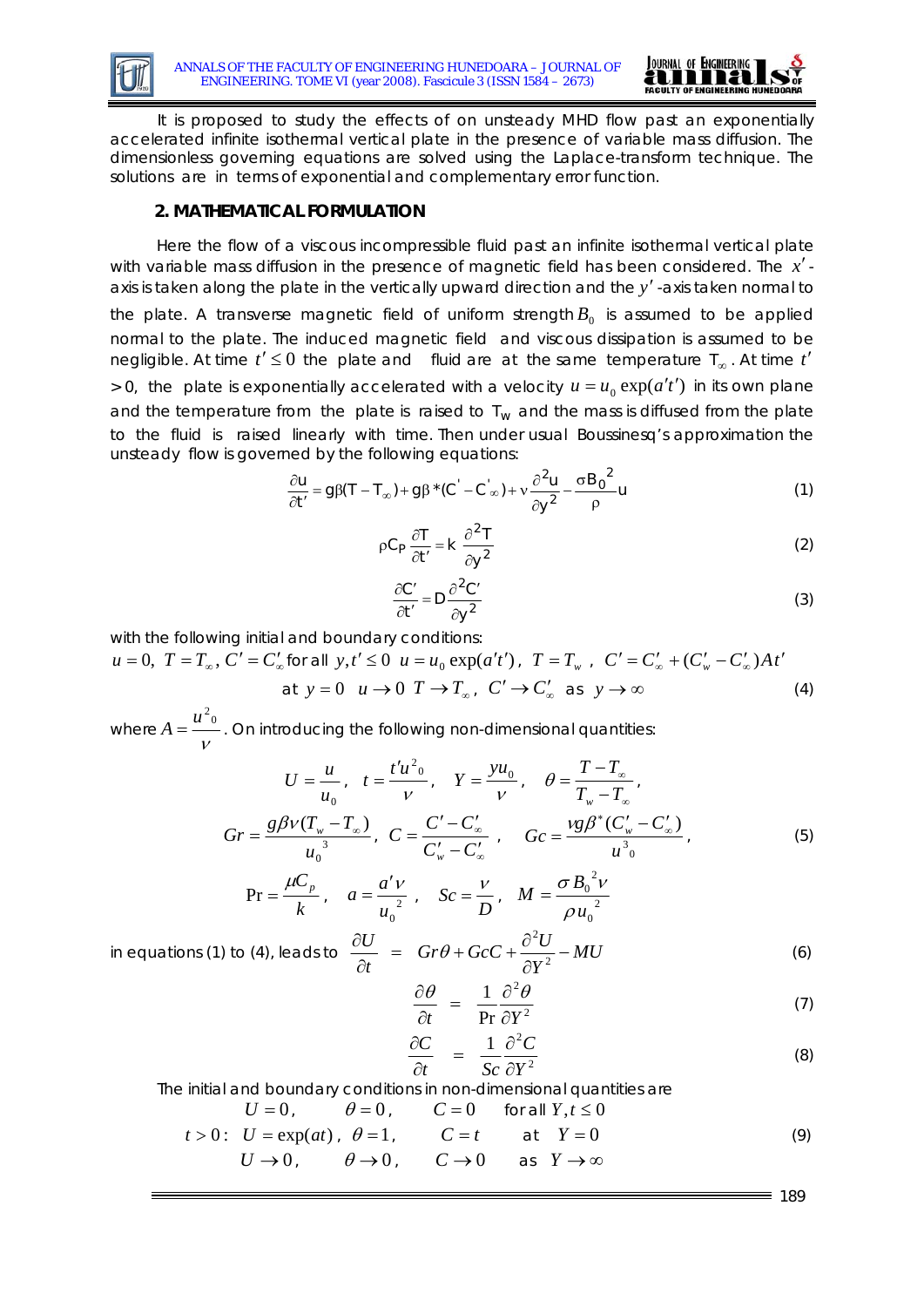



#### **3. SOLUTION PROCEDURE**

 The dimensionless governing equations (6) and (8), subject to the boundary conditions (9), are solved by the usual Laplace-transform technique and the solutions are derived as follows:

$$
\theta = \text{erfc}(\eta \sqrt{\text{Pr}})
$$
\n(10)

$$
C = t \left[ (1 + 2 \eta^2 Sc) \, erfc(\eta \sqrt{Sc}) - \frac{2}{\sqrt{\pi}} \eta \sqrt{Sc} \exp(-\eta^2 Sc) \right] \tag{11}
$$

$$
U = \frac{\exp(at)}{2} \left[ \exp(2\eta \sqrt{(M+a)t}) \right] \text{erfc}(\eta + \sqrt{(M+a)t})
$$
  
+  $\exp(-2\eta \sqrt{(M+a)t}) \left[ \exp(2\eta \sqrt{Mt}) \right] + ((d+e(1+ct)) \left[ \exp(2\eta \sqrt{Mt}) \right] \text{erfc}(\eta + \sqrt{Mt}) + \exp(-2\eta \sqrt{Mt}) \left[ \text{erfc}(\eta - \sqrt{Mt}) \right] \right]$   
-  $\frac{e \cdot c \eta \sqrt{t}}{\sqrt{M}} \left[ \exp(-2\eta \sqrt{Mt}) \text{erfc}(\eta - \sqrt{Mt}) - \exp(2\eta \sqrt{Mt}) \text{erfc}(\eta + \sqrt{Mt}) \right]$   
-  $d \exp(bt) \left[ \exp(2\eta \sqrt{(M+b)t}) \text{erfc}(\eta + \sqrt{(M+b)t}) \right]$   
+  $\exp(-2\eta \sqrt{(M+b)t}) \text{erfc}(\eta - \sqrt{(M+b)t}) \right] - 2d \exp(c(\eta \sqrt{\text{Pr}}) - 2e \text{erfc}(\eta \sqrt{\text{Sc}}))$   
-  $2e \cdot t \left[ (1+2 \eta^2 \text{Sc}) \text{erfc}(\eta \sqrt{\text{Sc}}) - \frac{2}{\sqrt{\pi}} \eta \sqrt{\text{Sc}} \exp(-\eta^2 \text{Sc}) \right]$ 

 $-e\exp(ct)\left[\exp(2\eta\sqrt{(M+c)t})erfc(\eta+\sqrt{(M+c)t})+\exp(-2\eta\sqrt{(M+c)t})erfc(\eta-\sqrt{(M+c)t})\right]$ +  $d \exp(bt) \left[ \exp(2\eta \sqrt{\text{Pr} bt}) \, \text{erfc}(\eta \sqrt{\text{Pr}} + \sqrt{bt}) + \exp(-2\eta \sqrt{\text{Pr} bt}) \, \text{erfc}(\eta \sqrt{\text{Pr}} - \sqrt{bt}) \, \right]$  $+ e \exp(ct) \left[ \exp(2\eta \sqrt{Scct}) e \frac{rfc(\eta \sqrt{Sc} + \sqrt{ct}) + \exp(-2\eta \sqrt{Scct}) e \frac{rfc(\eta \sqrt{Sc} - \sqrt{ct})}{12} \right]$  [12]

where,

$$
b = \frac{M}{Pr-1}
$$
,  $c = \frac{M}{Sc-1}$ ,  $d = \frac{Gr}{2b(1-Pr)}$ ,  $e = \frac{Gc}{2c^2(1-Sc)}$  and  $\eta = \frac{Y}{2\sqrt{t}}$ .

#### **4. RESULTS AND DISCUSSION**

For physical understanding of the problem numerical computations are carried out for different physical parameters  $M$ ,  $a$ ,  $Gr$ ,  $Gc$ ,  $Sc$  and  $t$  upon the nature of the flow and transport. The value of Prandtl number *Pr* is chosen such that they represent water (*Pr* = 7.0). The numerical values of the velocity are computed for different physical parameters like magnetic filed parameter,  $a$ , Prandtl number, thermal Grashof number, mass Grashof number, Schmidt number and time.

The velocity profiles for different ( *a =* 0.2 *,*0.5 ,0.9 ), *Gr = G c =* 5, *M =* 0.2, *Sc* = 2.01 at  $t = 0.2$  are studied and presented in figure 1. It is observed that the velocity increases with increasing values of Figure 2. illustrates the effects of the Magnetic field parameter on the velocity when ( *M* = 2, 5, 10 ), *a* = 0.5, *Gr* = *G c* = 5, *S c* = 2.01 and *t* = 0.2. It is observed that the velocity increases with decreasing values of the magnetic field parameter. This shows that the increase in the magnetic field parameter leads to a fall in the velocity. This agrees with the expectations, since the magnetic field exerts a retarding force on the free convective low.

 The velocity profiles for different values of time (*t* = 0.2, 0.4, 0.6), *M* = 0.2, *a* = 0.5, *Gr* = *Gc* = 5 and *Sc* = 2.01 are shown in figure 3. It is clear that the velocity increases with decreasing values of the time. Figure 4 demonstrates the effects of different thermal Grashof number (*Gr*  = 2, 5, 10) and mass Grashof number ( $Gc = 5$ , 10) on the velocity when  $M = 0.2$ ,  $a = 0.5$ , *Sc*  $= 2.01$  and  $t = 0.2$ . It is observed that the velocity increases with increasing values of the thermal Grashof number or mass Grashof number.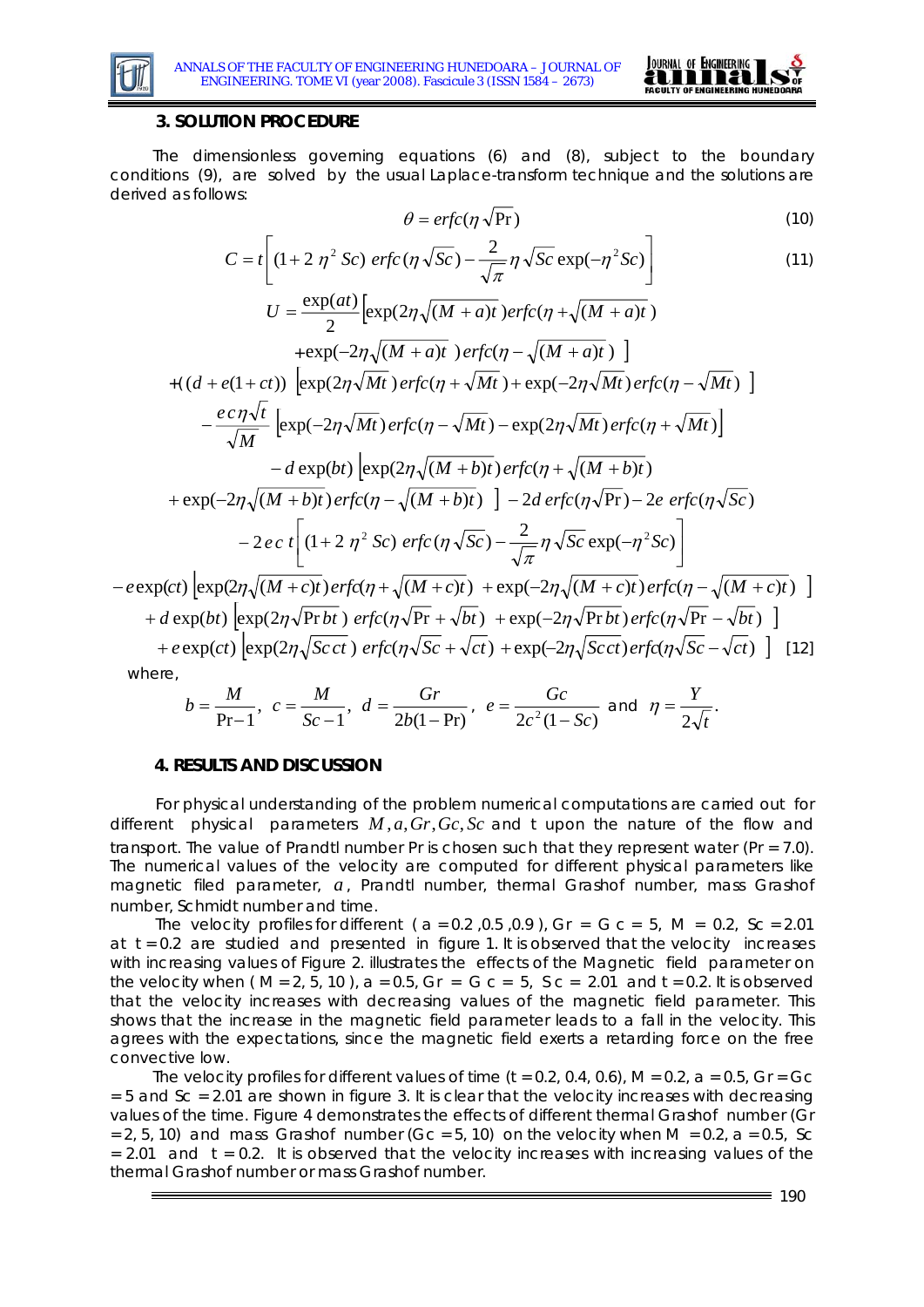ANNALS OF THE FACULTY OF ENGINEERING HUNEDOARA – JOURNAL OF ENGINEERING. TOME VI (year 2008). Fascicule 3 (ISSN 1584 – 2673)







 The numerical values of the concentration profiles are computed from equation (11) and the numerical values are plotted in figure 5 for different values of Schmidt number *Sc* = (0.3, 0.6, 0.78, 2.01) and time  $t = 0.2$ . The effect of Schmidt number is very important in concentration field. It is observed that the concentration increases with time and decreases with increasing Schmidt number. The profiles have the common feature that the concentration decreases in a monotone fashion from the surface to a zero value far away in the free stream.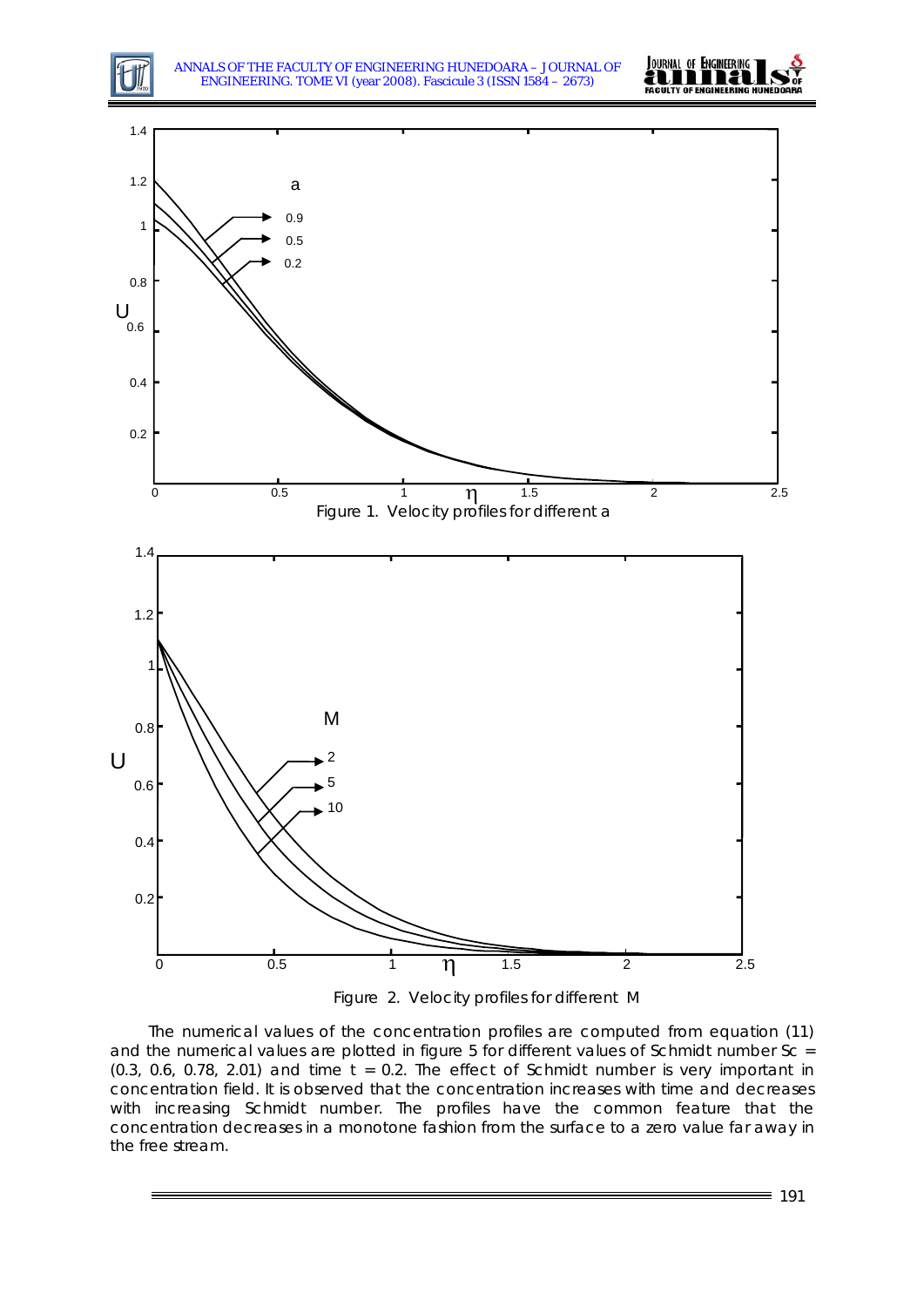





 $= 192$